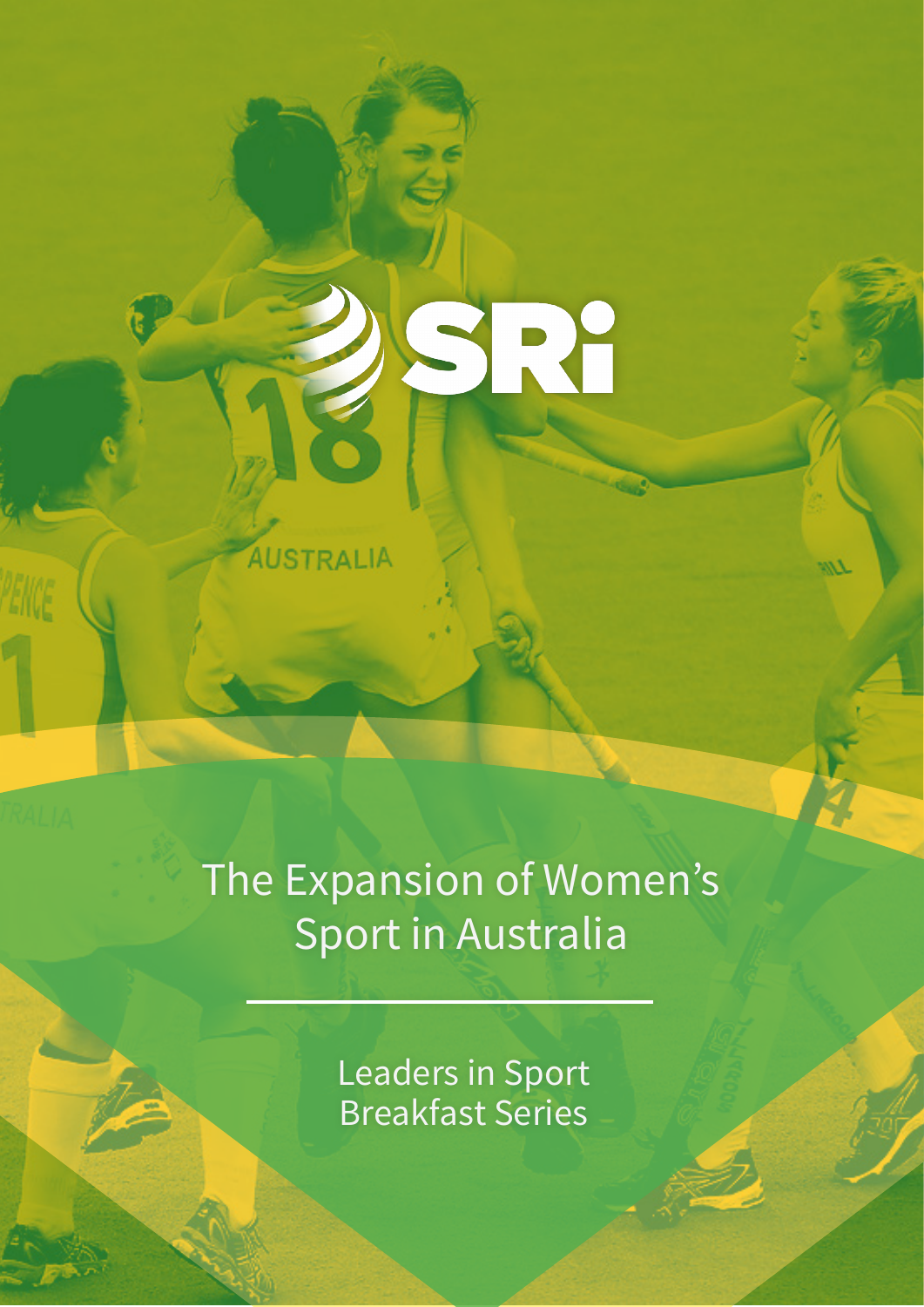#### Background

and Melbourne to discuss the challenges and opportunities emerging from the expansion of women's sport in Australia. It is an exciting time in the evolution of professional sport for females, with new initiatives launching and more exposure than ever before. The discussions at both events highlighted common themes among codes, be they frustrations or successes, and how through a mix of dedicated community development and commercial savvy, women's sport is set for further expansion.

#### Building the Brand

First and foremost, it was widely acknowledged that a credible, competitive product on the pitch is required to stand any chance of successfully navigating what is a saturated sporting landscape in Australia.

Importantly, away from the competition itself it is about establishing the brand and local presence to ensure strong engagement in the community. Once you have buy-in and a sense of ownership and pride from the local community, then it becomes far easier conversation to have with potential sponsors.

Sponsorship dollars are, of course, the goal for women's sport if it is to continue to expand but new clubs, teams and leagues shouldn't be discouraged. Across Australia AFL, Netball and Rugby have all reported significant increases in sponsorship dollars. Conversations with potential sponsors have become easier as they build their brand and raise the profile of female athletes.

Significantly these new properties have not only extended existing partnerships, but have also secured new sponsors to sports that have previously been lost to the industry, such as the recent partnership between Bing Lee & Netball NSW.

Women's sport in Australia has a wealth of fantastic attributes that can be combined to make an incredible compelling proposition to potential sponsors – no more so than the athletes themselves.

**SRI** 

We live in an age where there are very real reputational risks sponsors must consider when choosing to align themselves and their brand with athletes, teams and codes.

The discussions at our breakfasts returned time and again to how fantastic the athletes in women's sport are at present. In particular, the off field behaviour of athletes is vital for sponsors to consider, but the risk of a PR scandal is greatly reduced with women's sport. Perhaps even more importantly, these role models are inspiring young girls across the country to participate in sport. Role models across Netball, Cricket and Football are attracting new and different audiences to their sports and there are a multitude of new sponsors that could be brought along with them.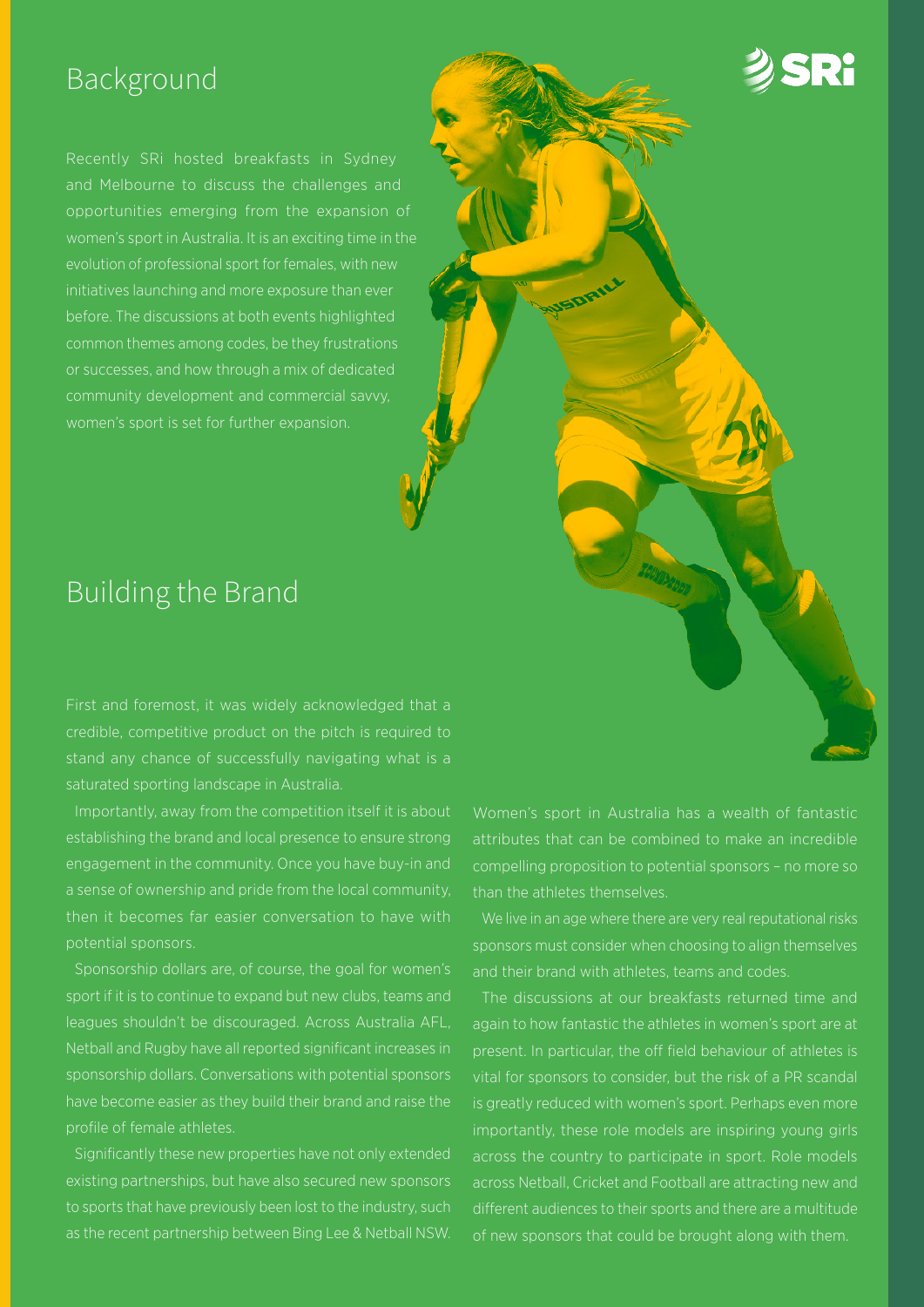### Produce compelling content



**UNERUPITIER MONETHOLITIC** 

**NETHULUMER** 

It has never been easier to go directly to an intended audience with content. No longer must women's sport plead for major broadcasting opportunities, and the opportunity to create and distribute customised content is huge. Cricket has taken the bold step to self-fund the broadcast of their matches and make the women's game accessible online especially through key community and social platforms. This activity gives additional exposure and value to sponsors, but also helps to build the brand and create heroes that younger girls can relate to.

## "Australia has a great history of innovation in sport and we must continue on this path."

#### Shared services

One of the key points raised in both breakfasts was the need to ensure deep links with existing structures in sport to ensure a credible, high performance professional product on the pitch. Netball has seen incredible growth and the sharing of resources with other professional teams, even in different codes, has seen many make significant

gains in terms of high performance support, training, culture, and stadia. Venues in particular are critical and it was discussed the need to be realistic when scheduling competitions. Cricket, for example, has made sure to stage events in smaller venues that will create a full of house atmosphere rather than playing in 70,000 + seat stadiums.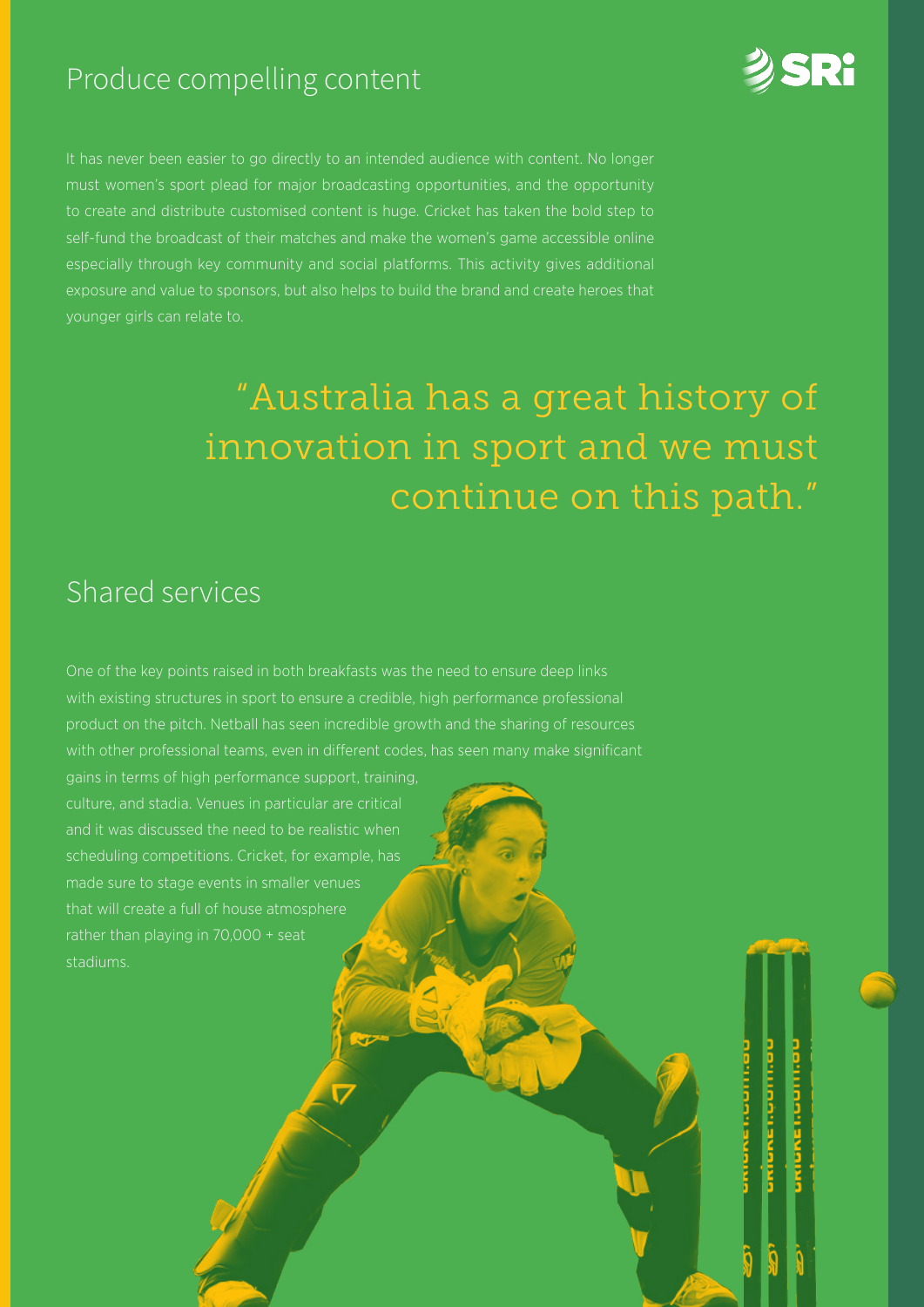### Innovate or be left behind

It's no secret that some sports have seen enormous success in product innovation in recent years. Aussies have a great history of being at the forefront of innovation in sport, and women's sport must continue on this path. New formats like Nitro Athletics featuring mixed relays are shaking up a sport largely untouched by change in generations. Second tier sports in particular should be looking hard at their existing formats to see if changes can be made to make them more exciting and attention grabbing. Will girls in 2027 be attracted to swimming multiple lengths along a black line, or will something more exciting that hasn't even launched bring young athletes into squash, volleyball or hockey?

**SRI** 

"Women's sport in Australia is in great health and we should celebrate our successes."

### The challenge of securing high performance athletes

Our breakfasts had representation from all the major codes; AFL, Netball, Football, Rugby Union, Rugby League, Athletics, Cycling and Tennis, all recognised that the next 5-10 years will see a huge battle to attract and retain elite athletes.

There is no doubt that in the past 20 years the sporting and financial opportunities for a 15 year-old girl has changed. It was evident from our discussions that all sports need to address their pathways and talent identification and retention strategies.

Traditional Olympic sports such as Hockey or community sports such as Touch Football, must address their engagement and participation strategies to avoid losing touch at a grassroots level. However, all agreed this is a fantastic problem to have and this is a much better scenario than 20 years ago when opportunities were limited.